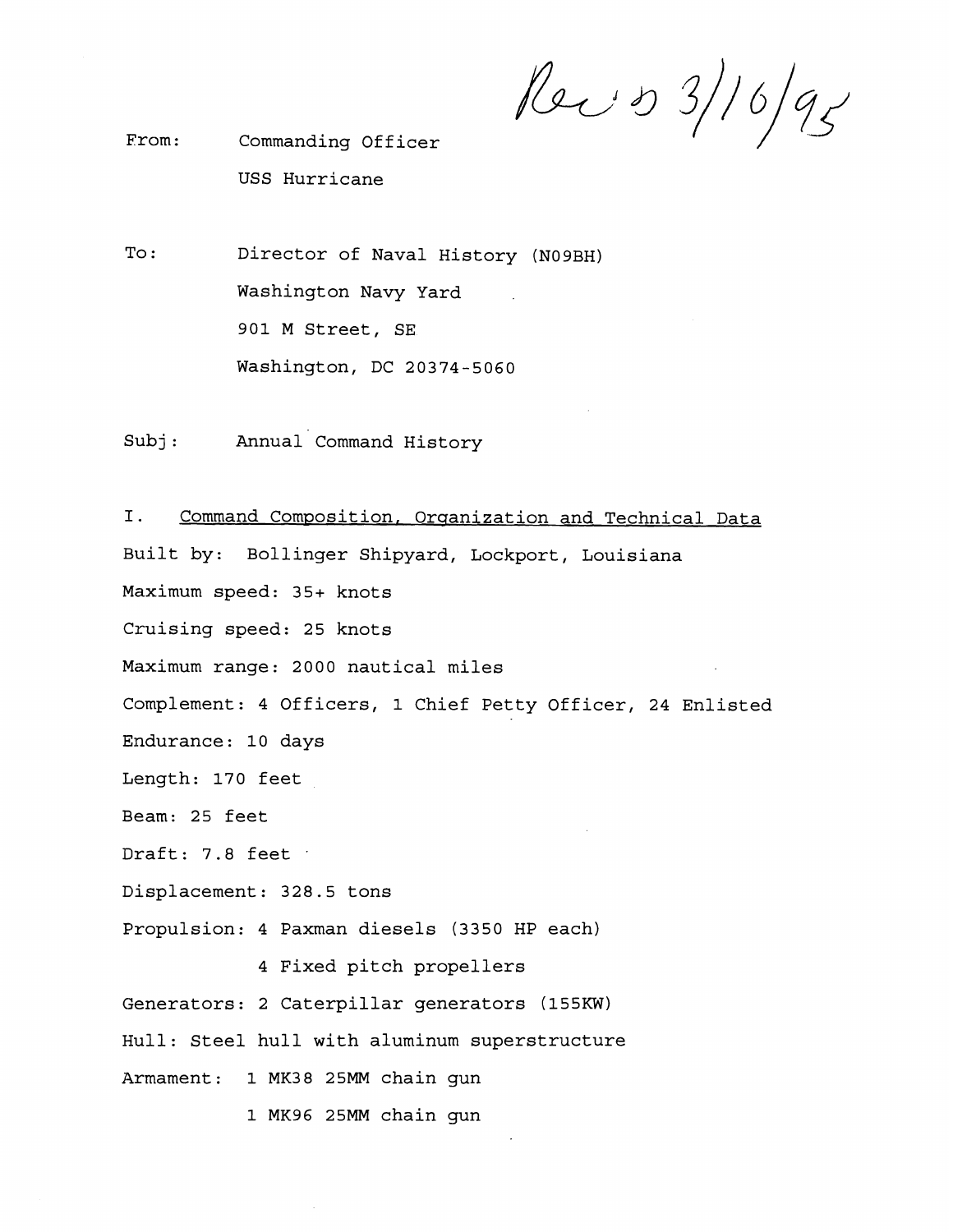4 Gun mounts supporting any combination of: .50 caliber machine gun, M-60 machine gun, MK 19 machine gun (40MM grenade) Small arms

2 MK 52 MOD 0 Chaff Decoy Launching System

1 Stinger station (Shoulder fired)

Sensors: S and X band Radars, AN/APR-39 electronic warfare system, forward looking infrared radar, Wesmar sonar

Mission: Operate in low intensity conflict environments performing Naval Special Warfare missions such as long range SEAL insertion and extractions, tactical swimmer operations, intelligence collection, operational deception and support, vessel board and search, security operations

Keel laid: November 20, 1991

Launched: June 6, 1992

Christened: June 20, 1992

Commissioned: October 15, 1993

Commanding Officer: Robert Alistair Borchert

II.

1993 Chronoloqv

| 15 OCT      | SHIPS COMMISSIONING                               |
|-------------|---------------------------------------------------|
| 16 OCT      | ASSIGNED TO TASK UNIT 015.0.12                    |
| 18 OCT      | INDEPENDENT STEAMING IN SO-CAL                    |
| 190CT-240CT | UPKEEP PERIOD                                     |
| 250CT-05NOV | COMMANDER'S ASSESSMENT OF READINESS & TRAINING II |
| 06NOV-21NOV | UPKEEP PERIOD                                     |
| 22NOV-23NOV | INDEPENDENT STEAMING IN SO-CAL                    |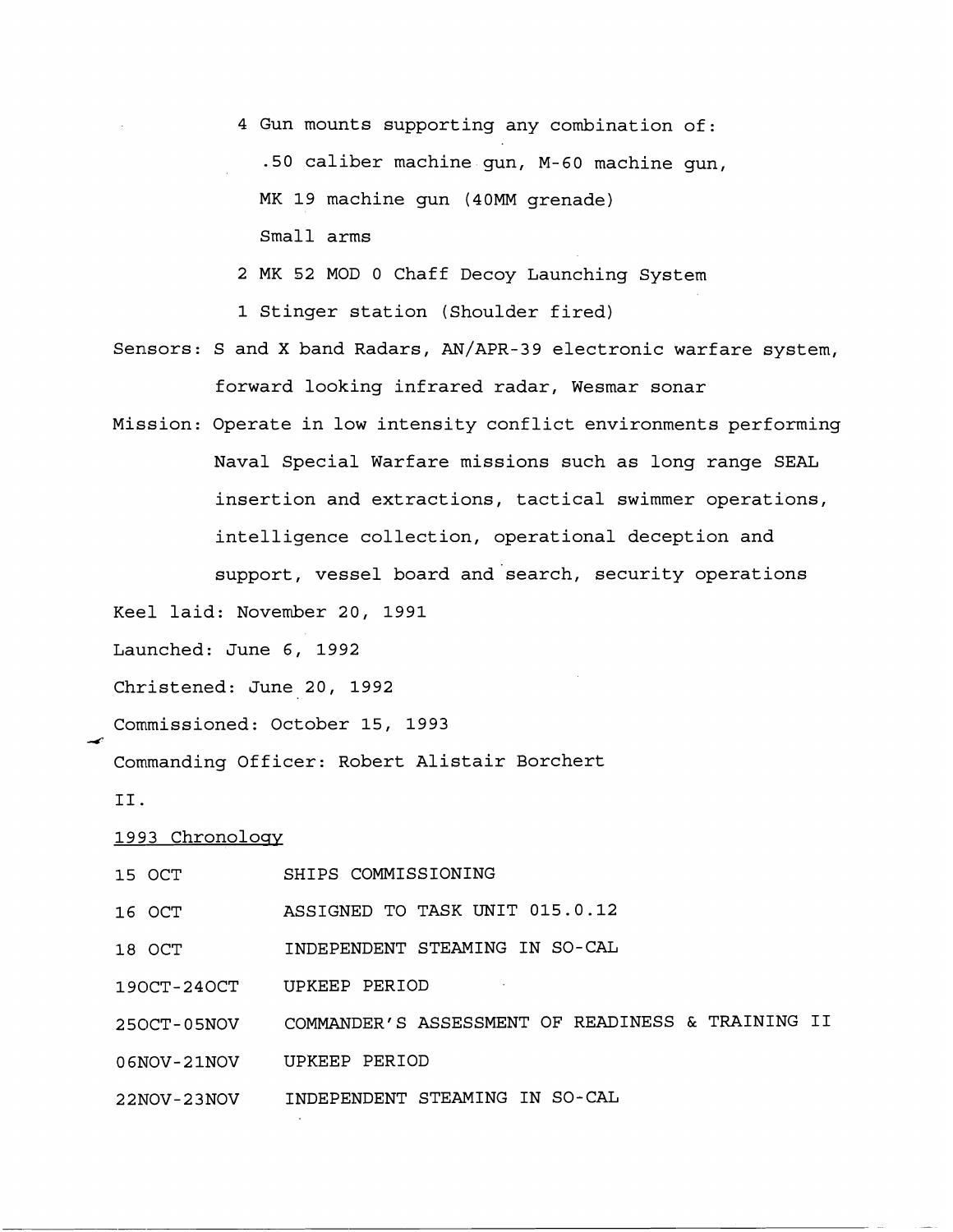| 24NOV-13DEC UPKEEP PERIOD |                                                           |  |  |  |
|---------------------------|-----------------------------------------------------------|--|--|--|
|                           | 14DEC-15DEC INDEPENDENT STEAMING IN SO-CAL                |  |  |  |
|                           | 16DEC-31DEC HOLIDAY LEAVE AND UPKEEP PERIOD               |  |  |  |
| 1994 Chronology           |                                                           |  |  |  |
|                           | 01 JAN INPORT SAN DIEGO                                   |  |  |  |
|                           | 01JAN-03JAN HOLIDAY LEAVE AND UPKEEP PERIOD               |  |  |  |
|                           | 03JAN-21JAN TAILORED SHIPS TRAINING AVAILABILITY (TSTA) I |  |  |  |
|                           | 07FEB-O6MAR INTERMEDIATE MAINTENANCE AVAILABILITY         |  |  |  |
|                           | 10FEB-18FEB TAILORED SHIPS TRAINING AVAILABILITY II       |  |  |  |
|                           | 22FEB-04MAR MICROSNAP INSTALLATION                        |  |  |  |
|                           | 28FEB-18MAR TAILORED SHIPS TRAINING AVAILABILITY III      |  |  |  |
| 28FEB-04MAR NOISE TRIALS  |                                                           |  |  |  |
|                           | 22MAR-23MAR OPERATIONAL PROPULSION PLANT EXAMINATION      |  |  |  |
|                           | 29MAR-31MAR FINAL EVALUATION PERIOD (FEP)                 |  |  |  |
|                           | 01 APR ASSIGNED TASK UNIT 802.1.1                         |  |  |  |
| 18APR-20APR INSURV        |                                                           |  |  |  |
|                           | 02 MAY FLEET EXERCISE 94-2C                               |  |  |  |
|                           | 13MAY-14MAY TRANSIT TO MONTEREY, CA                       |  |  |  |
|                           | 14MAY-15MAY PORT VISIT MONTEREY, CA                       |  |  |  |
|                           | 16MAY-20MAY TRANSIT TO VANCOUVER, BRITISH COLUMBIA        |  |  |  |
| 18 MAY                    | FUEL STOP, ASTORIA, OR                                    |  |  |  |
| 19 MAY                    | FUEL STOP, ESQUILMALT, CANADA                             |  |  |  |
|                           | 21MAY-22MAY PORT VISIT VANCOUVER, BRITISH COLUMBIA        |  |  |  |
|                           | 23MAY-24MAY TRANSIT TO EUREKA, CA                         |  |  |  |
|                           | 25 MAY PORT VISIT EUREKA, CA                              |  |  |  |
|                           | 26MAY-27MAY TRANSIT TO SAN DIEGO, CA                      |  |  |  |
|                           | 20JUN-30JUN TAILORED SHIPS TRAINING AVAILABILITY IV       |  |  |  |

 $\hat{\mathcal{A}}$ 

 $\mathcal{L}^{\text{max}}_{\text{max}}$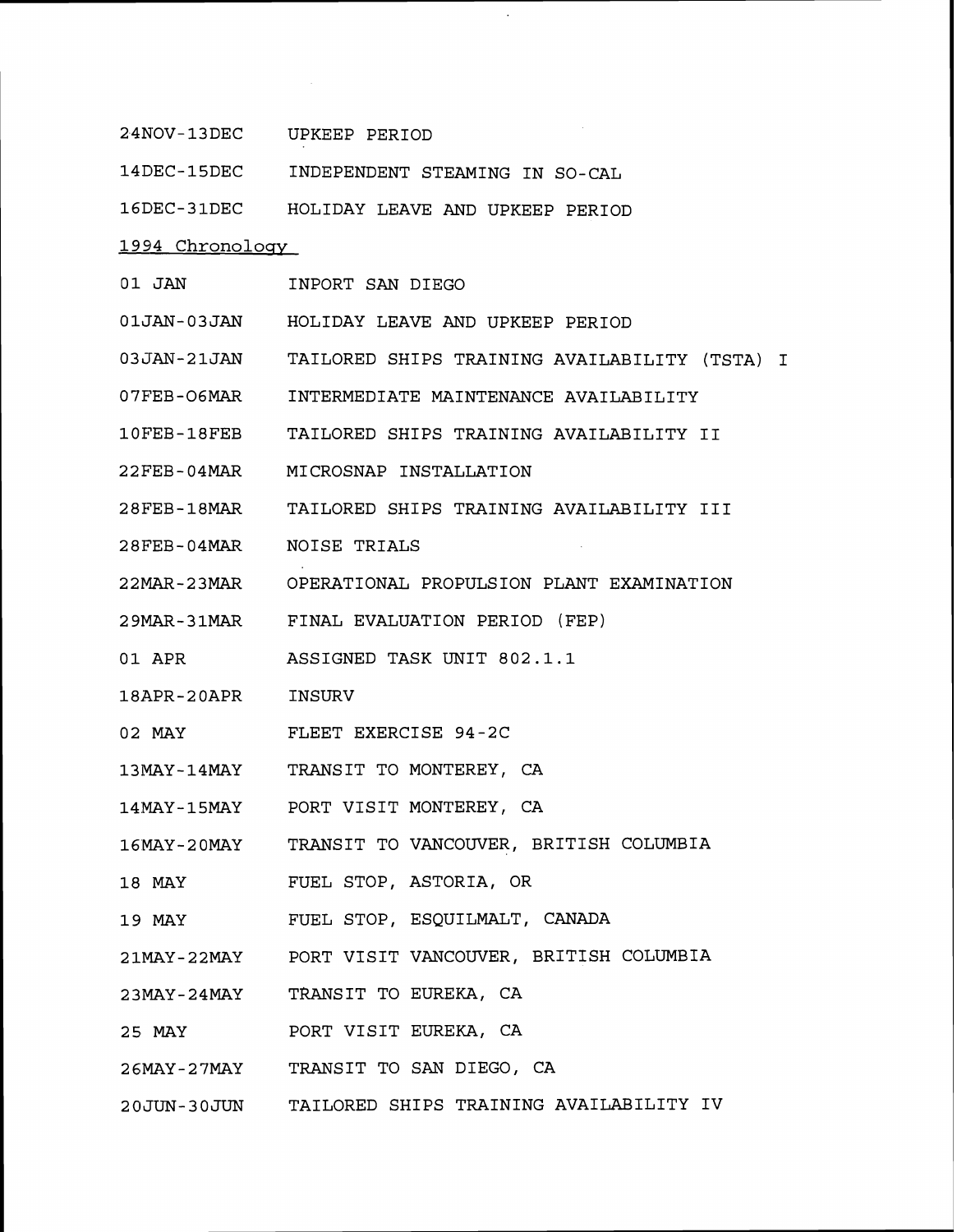| 01JUL-08AUG |  | POST SHAKEDOWN AVAILABILITY |
|-------------|--|-----------------------------|
|             |  |                             |

09AUG-15AUG PRE-OVERSEAS MOVEMENT (POM) PERIOD

16AUG-25AUG TRANSIT SOUTHEAST PACIFIC

- 16 AUG DEPLOY TO CARIBBEAN
- 19 AUG VISIT PUERTO VALLARTA, MEXICO
- 19AUG-23AUG TRANSIT TO PUERTO QUETZAL, GUATEMALA
- 23 AUG VISIT PUERTO QUETZAL, GUATEMALA
- 23AUG-26AUG TRANSIT TO RODMAN, PANAMA
- 26AUG-28AUG UPKEEP RODMAN, PANAMA
- 29AUG-31AUG TRANSIT TO CARIBBEAN SEA
- 29 AUG TRANSIT PANAMA CANAL
- 01SEP-02SEP VISIT GUANTANAMO BAY, CUBA
- 01 SEP ASSIGNED TASK GROUP 125.1
- 03SEP-05SEP TURNOVER WITH USS CYCLONE (PC-1)
- 03SEP-05SEP EMBARK SPECBOATU 20 RIB DET G
- 03SEP-05SEP EMBARK SEAL TEAM 8 PLATOON B (1 SQUAD)
- 06SEP-09SEP UPKEEP GUANTANAMO BAY, CUBA
- O6SEP-09SEP MK 96 GUNMOUNT INSTALLATION
- 10SEP-14SEP INTELLIGENCE OPERATIONS CARIBBEAN SEA
- 10SEP-21SEP EMBARK SPECBOATU 20 RIB DET G
- 10SEP-21SEP EMBARK SEAL TEAM 8 PLATOON B (1 SQUAD)
- 13SEP-14SEP ASSIGNED TASK GROUP 185.1
- 13 SEP UNDERWAY REPLENISHMENT (UNREP) WITH USS COMTE DE GRASSE
- 14SEP-15SEP RECONNAISSANCE EXERCISE GUANTANAMO BAY, CUBA
- 15 SEP ASSIGNED TASK GROUP 185.2
- 15 SEP VISIT GUANTANAMO BAY, CUBA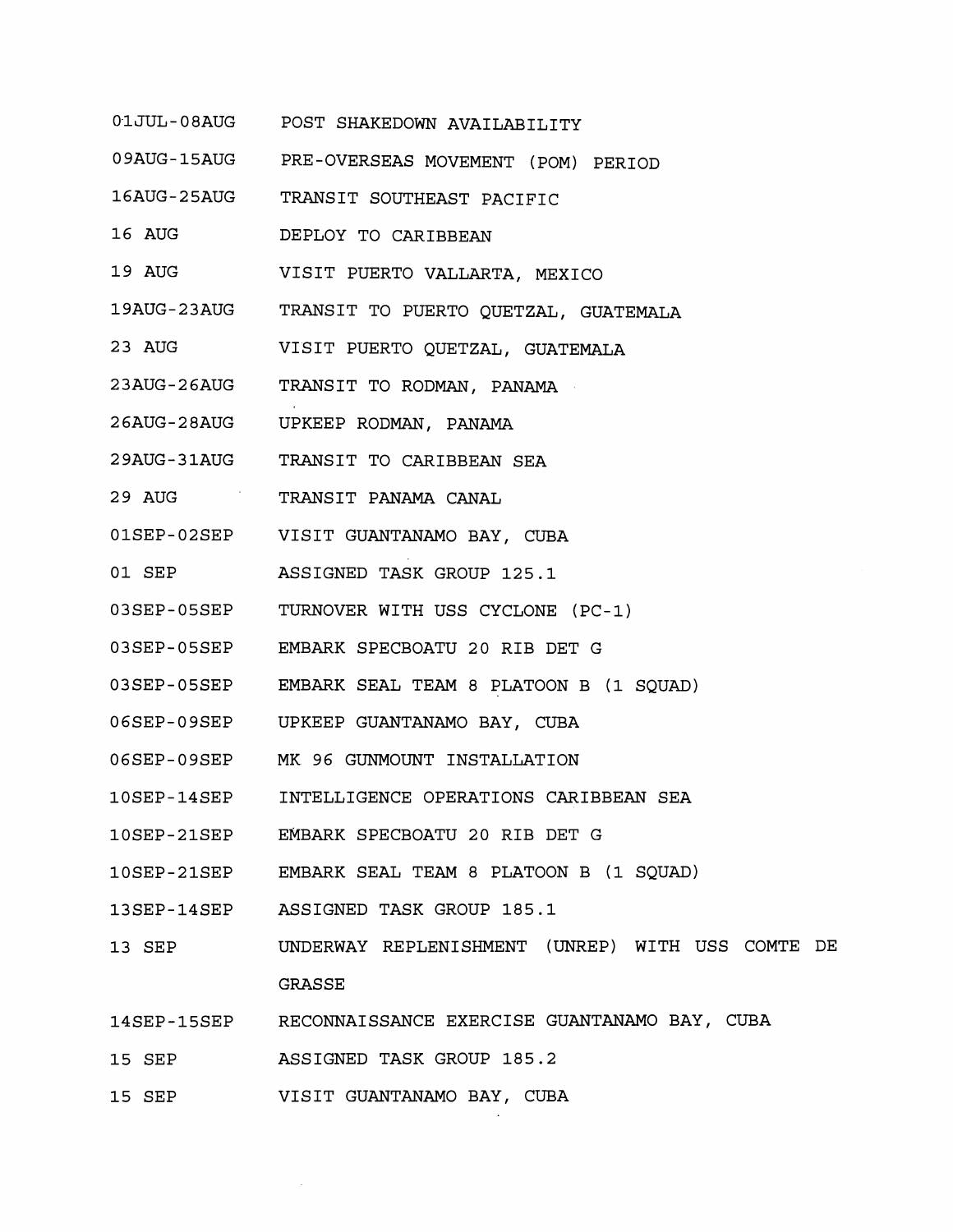- 1-5 SEP TRANSIT WINDWARD PASSAGE TO CAPE HAITIAN
- 16SEP-20SEP SPECIAL OPERATIONS, CAPE HAITIAN
- 17 SEP UNDERWAY REPLENISHMENT WITH USS OLIVER HAZARD PERRY
- 21-24 SEP UPKEEP GUANTANAMO BAY, CUBA
- 22 SEP ASSIGNED TASK GROUP 185.1
- 24 SEP TRANSIT CARIBBEAN SEA
- 25SEP-29SEP INTELLIGENCE OPERATIONS, CARIBBEAN SEA
- 25SEP-30SEP EMBARK SEAL TEAM 8 PLATOON B (1 SQUAD)
- 25SEP-30SEP EMBARK SPECBOATU 20 RIB DET G
- 26 SEP UNDERWAY REPLENISHMENT WITH USS OLIVER HAZARD PERRY
- 28 SEP UNDERWAY REPLENISHMENT WITH USS COMTE DE GRASSE
- 30 SEP TRANSIT WINDWARD PASSAGE TO GUANTANAMO BAY, CUBA
- 01 OCT ASSIGNED TASK FORCE 185
- 010CT-040CT PORT VISIT GUANTANAMO BAY, CUBA
- 040CT-050CT LOCAL OPERATIONS PORT AU PRINCE
- 05OCT-09OCT VISIT PORT AU PRINCE
- 09 OCT TRANSIT TO MONTEGO BAY
- 10OCT-12OCT VISIT MONTEGO BAY
- 12 OlCT TRANSIT TO PORT AU PRINCE
- 130CT-170CT PATROL PORT AU PRINCE
- 14 OCT REPLENISHMENT WITH USNS LEROY GRUMMAN
- 15 OCT REPLENISHMENT WITH USNS LEROY GRUMMAN
- 17 OCT TRANSIT TO GUANTANAMO BAY, CUBA
- 18-21 OCT VISIT GUANTANAMO BAY, CUBA
- 21 OCT TRANSIT TO PORT AU PRINCE
- 220CT-250CT PATROL PORT AU PRINCE
- 25 OCT TRANSIT TO GUANTANAMO BAY, CUBA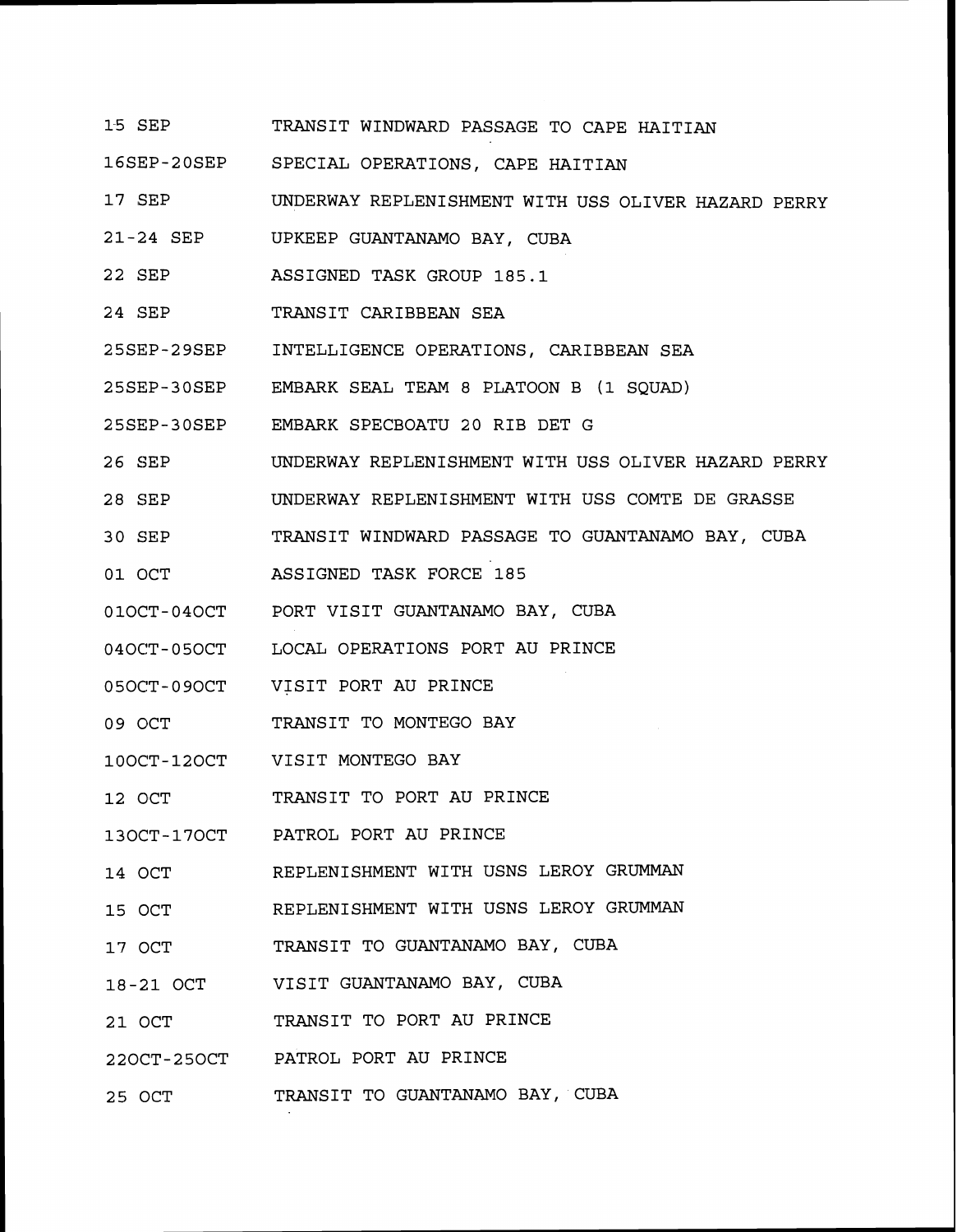- 250CT-260CT VISIT GUANTANAMO BAY, CUBA
- 26 OCT ASSIGNED TASK UNIT 802.1.1
- 26 OCT TRANSIT TO KEY WEST, FLORIDA
- 270CT-290CT VISIT KEY WEST, FLORIDA
- 290CT-310CT TRANSIT TO NEW ORLEANS, LOUISIANA
- 310CT-13NOV VISIT NEW ORLEANS, LOUISIANA
- 13NOV-16NOV TRANSIT TO MONTEGO BAY, JAMAICA
- 16 NOV FUEL STOP MONTEGO BAY, JAMAICA
- 16NOV-18NOV TRANSIT TO COLON, PANAMA
- 18 NOV TRANSIT PANAMA CANAL
- $19$ NOV-21NOV VISIT RODMAN, PANAMA
- 2 1NOV-24NOV TRANSIT TO PUERTO QUETZAL, GUATEMALA
- 24NOV-25NOV VISIT PUERTO QUETZAL, GUATEMALA
- 25NOV-28NOV TRANSIT TO PUERTO VALLARTA, MEXICO
- 28 NOV VISIT PUERTO VALLARTA, MEXICO
- 28KIOV- O2DEC TRANSIT TO SAN DIEGO, CA
- 02 DEC ARRIVE HOMEPORT SAN DIEGO, CA
- 02DEC-31DEC POST DEPLOYMENT LEAVE PERIOD
- 15 DEC CHANGE OF COMMAND. LT R.A. BORCHERT, USN, ASSUMES COMMAND

## 111. Narrative

The first ship to bear the name HURRICANE (PC 3) was laid down on November 20, 1991 at Lockport, La, by Bollinger Shipyard and launched on June 6, 1992 sponsored by Mrs. Betsy Cantrell. Commissioned as the third Patrol Coastal ship of the Cyclone class on October 15, 1993 with LT John P. Gelinne in command.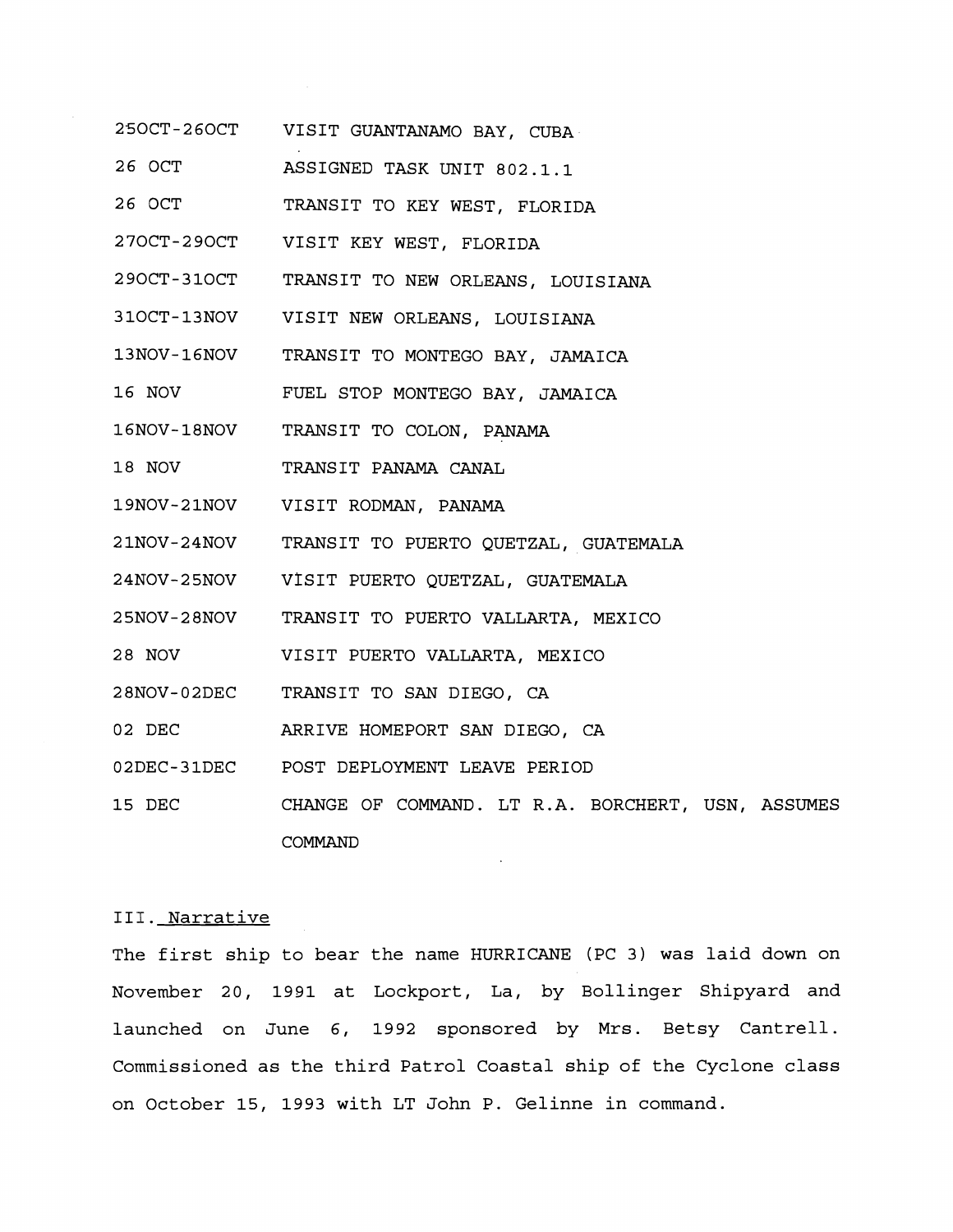In September of 1993, HURRICANE departed Naval Support Activity New Orleans for her new homeport of Naval Station San Diego, Ca. During that month she made stops at Naval Station Pascagoula, Ms, Grand Cayman, Naval Station Rodman, Panama and Pureta Vallarta, Mexico. During this transit HURRICANE performed the first underway refueling of a PC class ship with uss PEORIA (LST 1183).

During the same month she became the first PC to transit the Panama Canal. Arriving in San Diego on September 24 her crew went through a much needed standown and commissioned her at North Island Naval Air Station Carrier Piers.

Beginning in October and running through April of 1994, HURRICANE successfully completed all phases of the surface ship Tactical Training Strategy which included Operational Propulsion Plant Examination, Total Ship Training Availabilities (TSTA's) I, II, and III, and Afloat Training Groups Final Evaluation Problem (FEP). HURFLICANE distinguished herself in all phases and earned high marks for her performance. At the end of April an Inspection and Survey Board (INSURV) was conducted as part of final acceptance by the Navy.

After her initial qualifying certifications, HURRICANE traveled north to show the flag and perform some public relations work. She arrived in Monterey, Ca in May and was greeted by enthusiastic supporters while in port. After conducting numerous tours and participating in numerous activities sponsored by the Monterey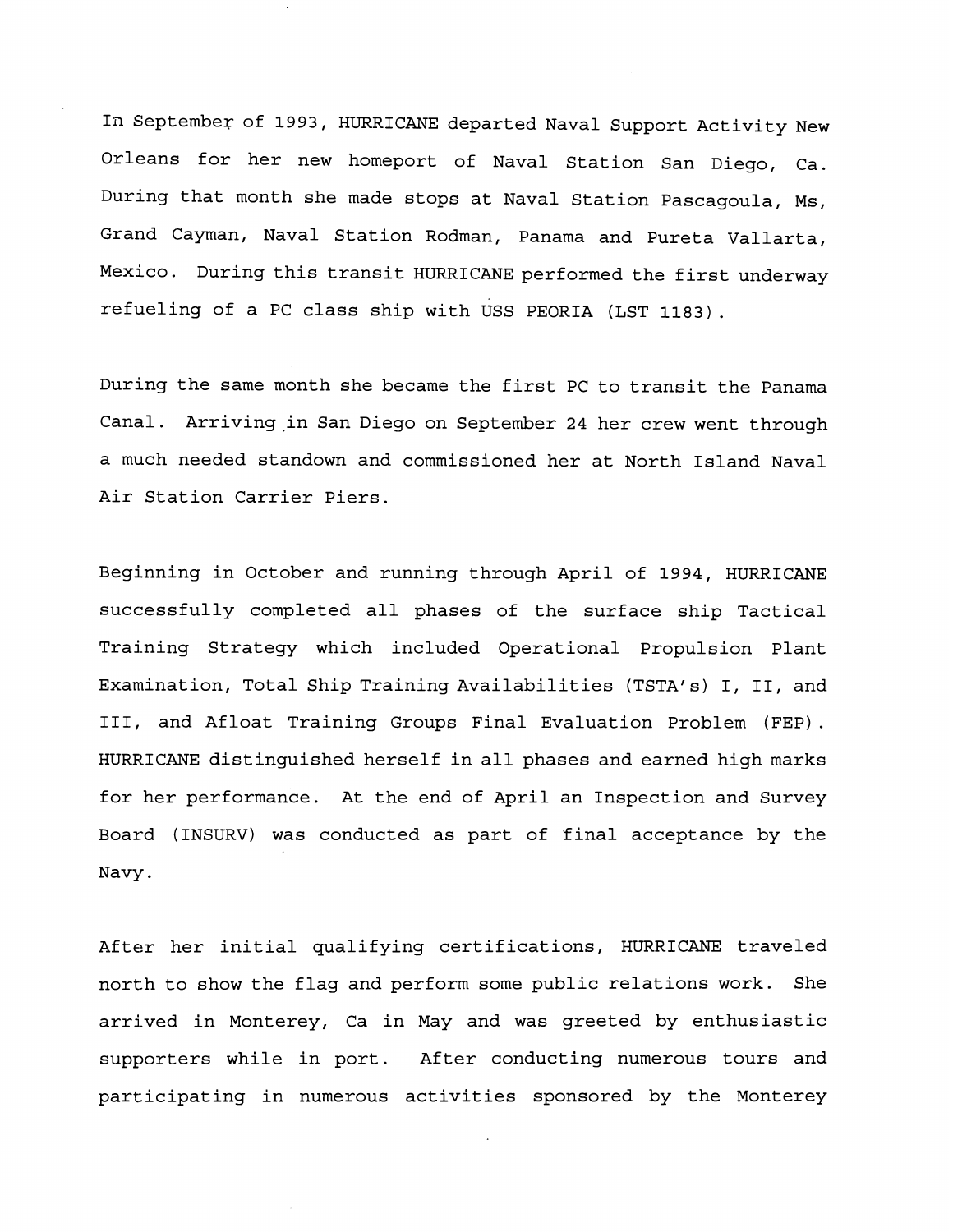Surface Navy Association she departed for a port visit in Vancouver, Canada. After this port visit HURRICANE headed again for San Diego.

Just outside of the Straits of Juan de Fuca, enroute to Eureka, Ca HURR.ICANE responded to a mayday from a small fishing boat taking on water in increasing seas. As the first surface platform on scene she directed efforts to save the fishing boat from sinking. After turning over escort of the fishing boat to Coast Guard assets she proceeded south and arrived in Eureka, Ca to much fanfare and welcome. The crew was entertained to sightseeing and dinner by the Eureka chapter of the Navy League.

Upon arrival in homeport, HURRICANE began her Special Warfare workups and was totally certified Fully Mission Capable by the end of June. Beginning in July, she went into an accelerated Post Shakedown Availability (PSA) and prepared to deploy to Haiti in support of International Forces in the region.

She completed her PSA during the first week in August and deployed a scant two weeks later to Operation Support Democracy in the waters surrounding Haiti. HURRICANE deployed with USS MONSOON (PC 4) and relieved USS CYCLONE (PC 1) and USS TEMPEST (PC 2) on station during the first part of September. During this time she worked in and out of Naval Station Guantanamo Bay, Cuba.

During Operations Uphold, Support and Maintain Democracy in Haiti,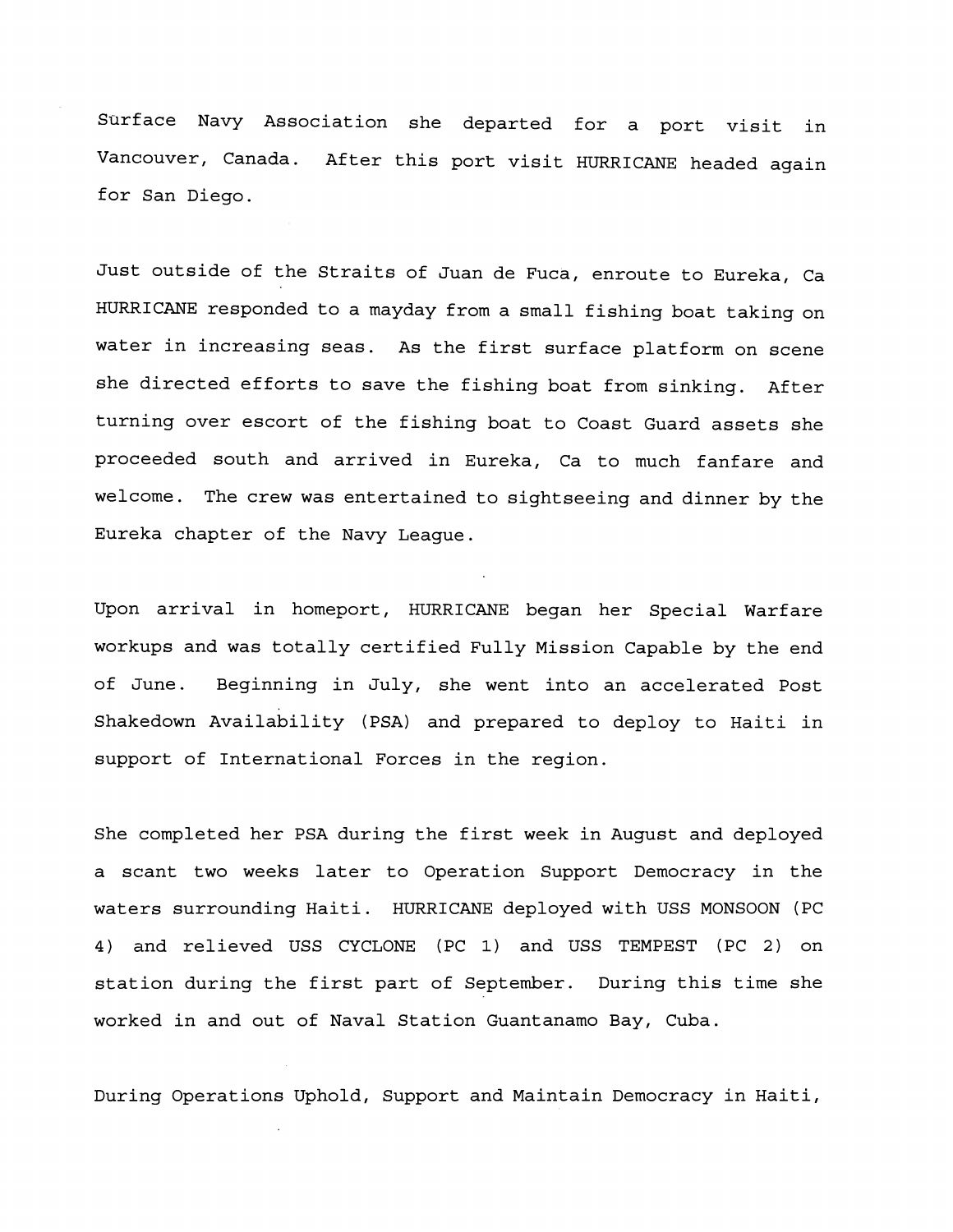HURRICANE participated in many aspects. In the early stages she was an aggressive participant in Maritime Intercept Operations (MIO) in support of United Nations resolutions/embargo against Haiti. She conducted numerous boardings of suspected embargo violators. In addition, HURRICANE stood by as fire support vessel in combination with Army OH-58's in the vicinity of Port Au Prince Harbor and Cape Haitian.

Later HURRICANE proved her worth by successfully integrating detachment KILO from SBU-20 and various SEAL platoons into a formidable total force package for the Battle Group Commander (TF 125/120) . This package performed near shore real time intelligence collection to advance/occupation forces while verifying location of navigational hazards and conducting waterborne landing zone surveys. These were the first real-world Special Warfare missions performed from a PC.

On the morning of 27 September, HURRICANE led the occupation Amphibious Ready Group (ARG) into and was the first US ship to enter Cape Haitian where she provided security and search and rescue (SAR) assistance to both Special Warfare and Amphibious forces. HURRICANE spent the rest of her time in Haiti providing security in Port Au Prince for COMSECONDFLT embarked on USS MOUNT WHITNEY (LCC 20).

When HURRICANE detached from the Haiti operations at the end of October she immediately set sail for Key West, Fl where she enjoyed